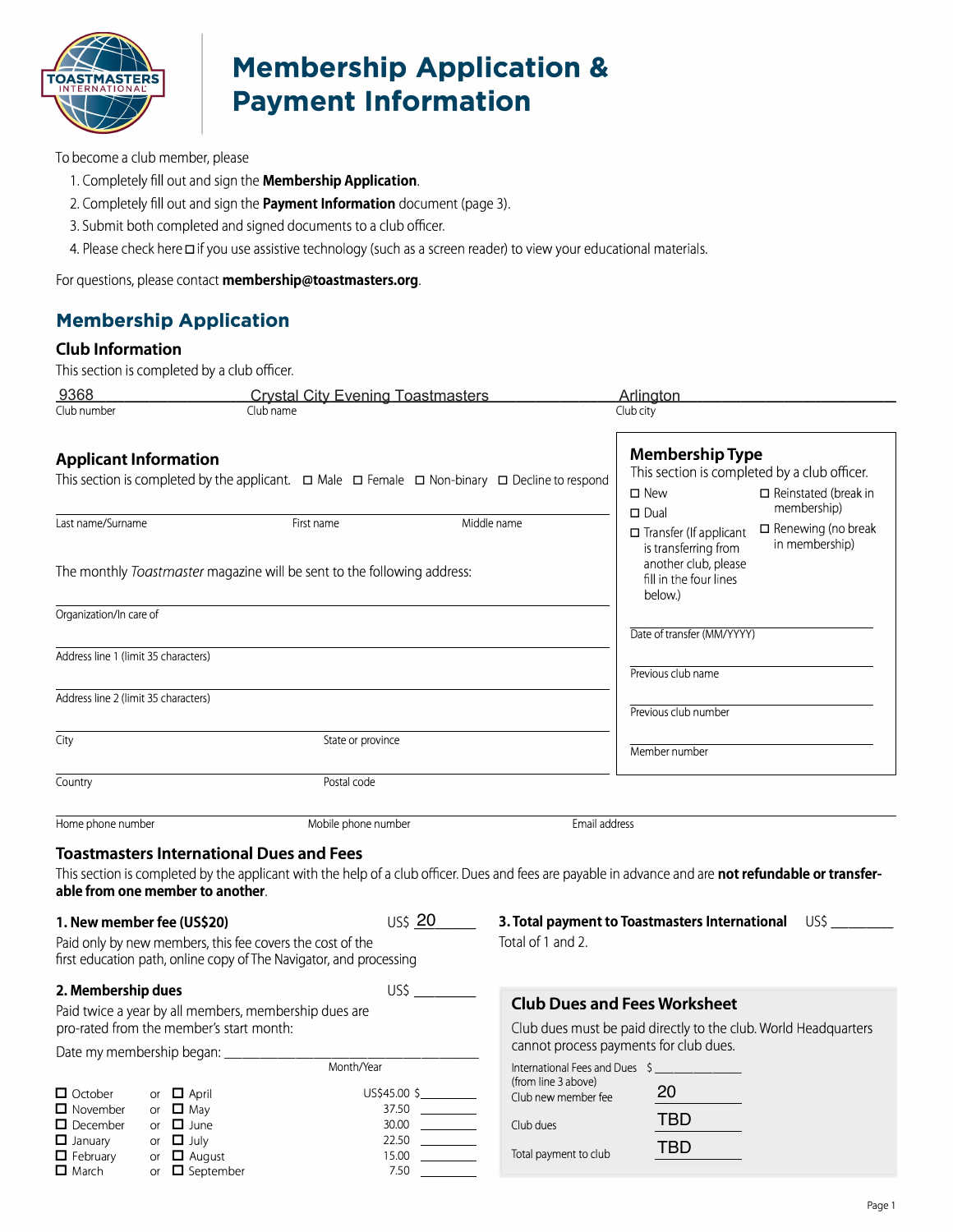#### **Sponsor of New, Reinstated, or Dual Member**

Transfer and renewing members are not eligible to be sponsored. This section is completed by a club officer.

Sponsor's last name/surname Sponsor's first name Sponsor's member number number Sponsor's club number Sponsor's club number

#### **Member's Agreement and Release**

Consistent with my desire to take personal responsibility for my conduct, individually and as a member of a Toastmasters club, I agree to abide by the principles contained in A Toastmaster's Promise, the Toastmasters International Governing Documents, and my club. I will refrain from any form of discrimination, harassment, bullying, derogatory, illegal, or unethical conduct, and I understand that if I engage in such conduct, I agree to reimburse Toastmasters International, my club or other clubs, or other individuals involved with Toastmasters, for any damages, losses, or costs resulting from my conduct. Understanding that Toastmasters programs are conducted by volunteers who cannot be effectively screened or supervised by Toastmasters International or its clubs, I release and discharge Toastmasters International, its clubs, governing bodies, officers, employees, agents, and representatives from any liability for the intentional or negligent acts or omissions of any member or officer of my club or other clubs, or any officer of Toastmasters International. Should a dispute of some nature arise, I expressly agree to resolve all disputes, claims, and charges relating to Toastmasters, Districts, clubs, and Toastmasters members in accordance with Protocol 3.0: Ethics and Conduct.

By submitting this application, I expressly agree to the following:

- The collection, use, and processing of the personal information I provide to Toastmasters in this Membership Application for the purposes of organization administration, payment of my dues, and inclusion of my contact information in a members' directory that will be distributed to members and employees of Toastmasters. In addition, the collection, use, and processing of my personal information collected by Toastmasters International through Toastmasters' website and by electronic communications.
- That my information may be accessed and used by Toastmasters, its employees and agents, District leaders, and club officers.
- Maintain changes to my personal contact information to ensure it is accurate and current by updating my personal profile page located on the Toastmasters International website: **www.toastmasters.org\login.** I understand that the majority of the data requested in this application is necessary for administrative and planning purposes.

Occasionally we would like to contact you with details of services, educational updates, and organizational updates. If you consent to us contacting you for this purpose, please check the box below corresponding to acceptable contact methods: Mail  $\Box$  Email  $\Box$  Phone  $\Box$ 

If you would rather not receive non-essential communications from us, please check here  $\Box$ 

For our full privacy policy, you may visit **www.toastmasters.org/footer/privacy-policy.** 

#### **A Toastmaster's Promise**

As a member of Toastmasters International and my club, I promise

- ► To attend club meetings regularly
- ► To prepare all of my projects to the best of my ability, basing them on the Toastmasters education program
- ► To prepare for and fulfill meeting assignments
- ► To provide fellow members with helpful, constructive evaluations
- ► To help the club maintain the positive, friendly environment necessary for all members to learn and grow
- ► To serve my club as an officer when called upon to do so
- ► To treat my fellow club members and our guests with respect and courtesy
- ► To bring guests to club meetings so they can see the benefits Toastmasters membership offers
- ► To adhere to the guidelines and rules for all Toastmasters education and recognition programs
- ► To act within Toastmasters' core values of integrity, respect, service, and excellence during the conduct of all Toastmasters activities

#### **Verification of Applicant**

By my signature below, I agree to the terms of A Toastmaster's Promise and the Member's Agreement and Release stated above, and certify that I am 18 years of age or older (in compliance with the Toastmasters Club Constitution for Clubs of Toastmasters International).

I acknowledge that my electronic signature on this document is legally equivalent to my handwritten signature.

Applicant's signature and a state (MM/DD/YYYY)

#### **Verification of Club Officer**

I confirm that a complete Membership Application, including the signatures of the new member and a club officer, is on file with the club and will be retained by the club.

By my signature below, I certify that this individual has joined the Toastmasters club identified. As a club, we will ensure that this member receives proper orientation and mentoring.

I acknowledge that my electronic signature on this document is legally equivalent to my handwritten signature.

Club officer's signature Date (MM/DD/YYYY)

In order for this application to be valid, both signatures are required.